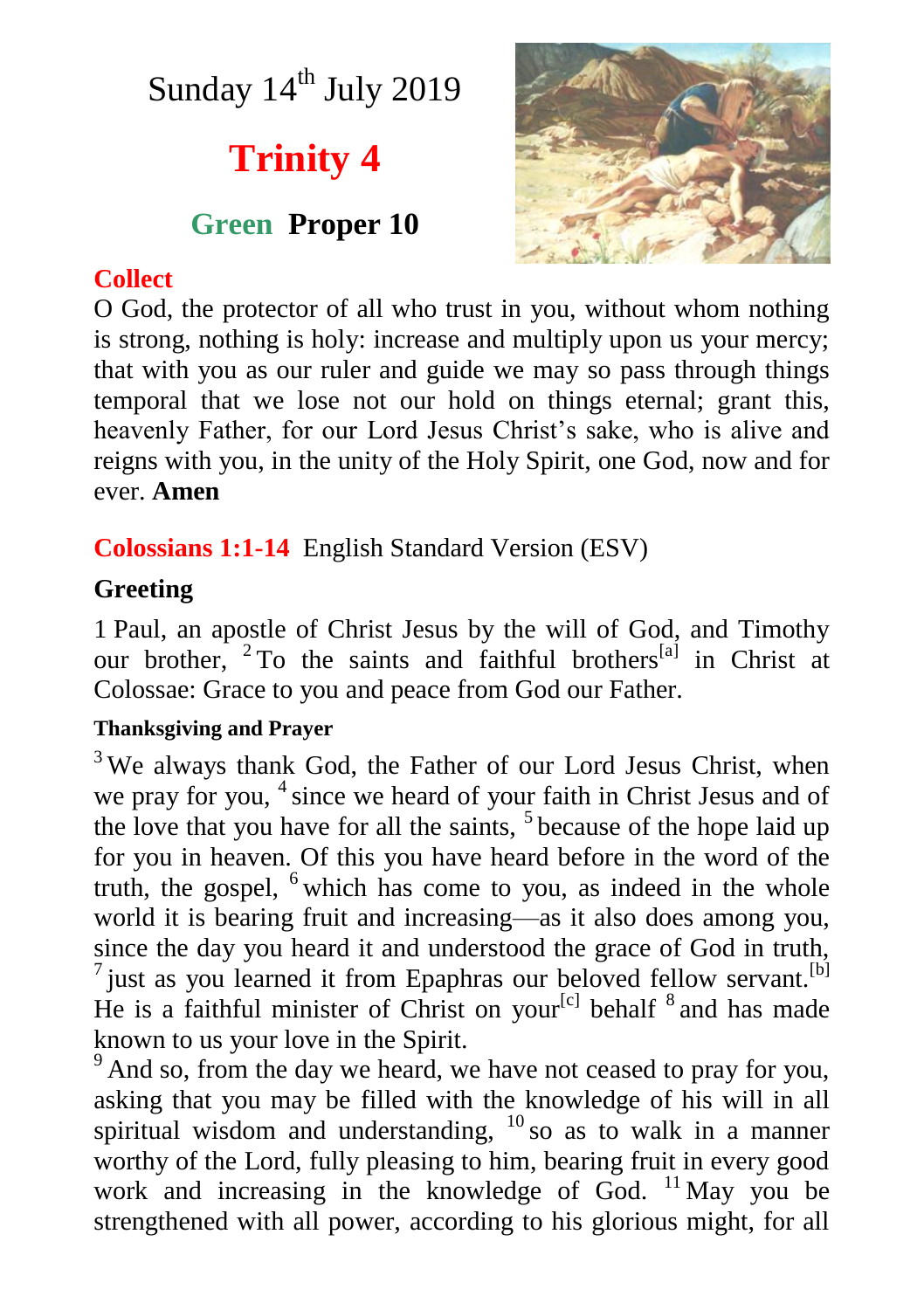endurance and patience with joy,  $^{12}$  giving thanks<sup>[d]</sup> to the Father, who has qualified you<sup>[e]</sup> to share in the inheritance of the saints in light. <sup>13</sup> He has delivered us from the domain of darkness and transferred us to the kingdom of his beloved Son,  $14$  in whom we have redemption, the forgiveness of sins.

**Footnotes:** a. or *brothers and sisters*. The plural Greek word *adelphoi* (translated "brothers") refers to siblings in a family. In New Testament usage, depending on the context, *adelphoi* may refer either to men or to both men and women who are siblings (brothers and sisters) in God's family, the church. b. Greek *fellow bondservant*. c. some manuscripts *our*. d. or *patience, with joy giving thanks*. e. some manuscripts *us*.

**COMMENT:** Many scholars judge that this letter was not by Paul, but by one of Paul's close followers. The vocabulary measured against Paul's other letters differs - even the meaning that the author gives to some word. In these opening words of greeting and thanksgiving, the author applauds the Colossians' faithfulness to the gospel as his colleague, Epaphras, had instructed them. The dominant feature of their faithfulness is love. Paul's prayer that they continue their spiritual growth in the face of a severe challenge from "the power of darkness" from which they have been rescued. These words point to a time of conflict scholars believe to have been caused by a serious heresy.

### **Luke 10:25-37** English Standard Version (ESV)

#### **The Parable of the Good Samaritan**

 $10^{25}$  And behold, a lawyer stood up to put him to the test, saying, "Teacher, what shall I do to inherit eternal life?"  $^{26}$  He said to him, "What is written in the Law? How do you read it?"  $27$  And he answered, "You shall love the Lord your God with all your heart and with all your soul and with all your strength and with all your mind, and your neighbour as yourself." <sup>28</sup> And he said to him, "You have answered correctly; do this, and you will live." <sup>29</sup> But he, desiring to justify himself, said to Jesus, "And who is my neighbour?" <sup>30</sup> Jesus replied, "A man was going down from Jerusalem to Jericho, and he fell among robbers, who stripped him and beat him and departed, leaving him half dead.  $31$  Now by chance a priest was going down that road, and when he saw him he passed by on the other side.  ${}^{32}$  So likewise a Levite, when he came to the place and saw him, passed by on the other side.  $33$  But a Samaritan, as he journeyed, came to where he was, and when he saw him, he had compassion.  $34$  He went to him and bound up his wounds, pouring on oil and wine. Then he set him on his own animal and brought him to an inn and took care of him.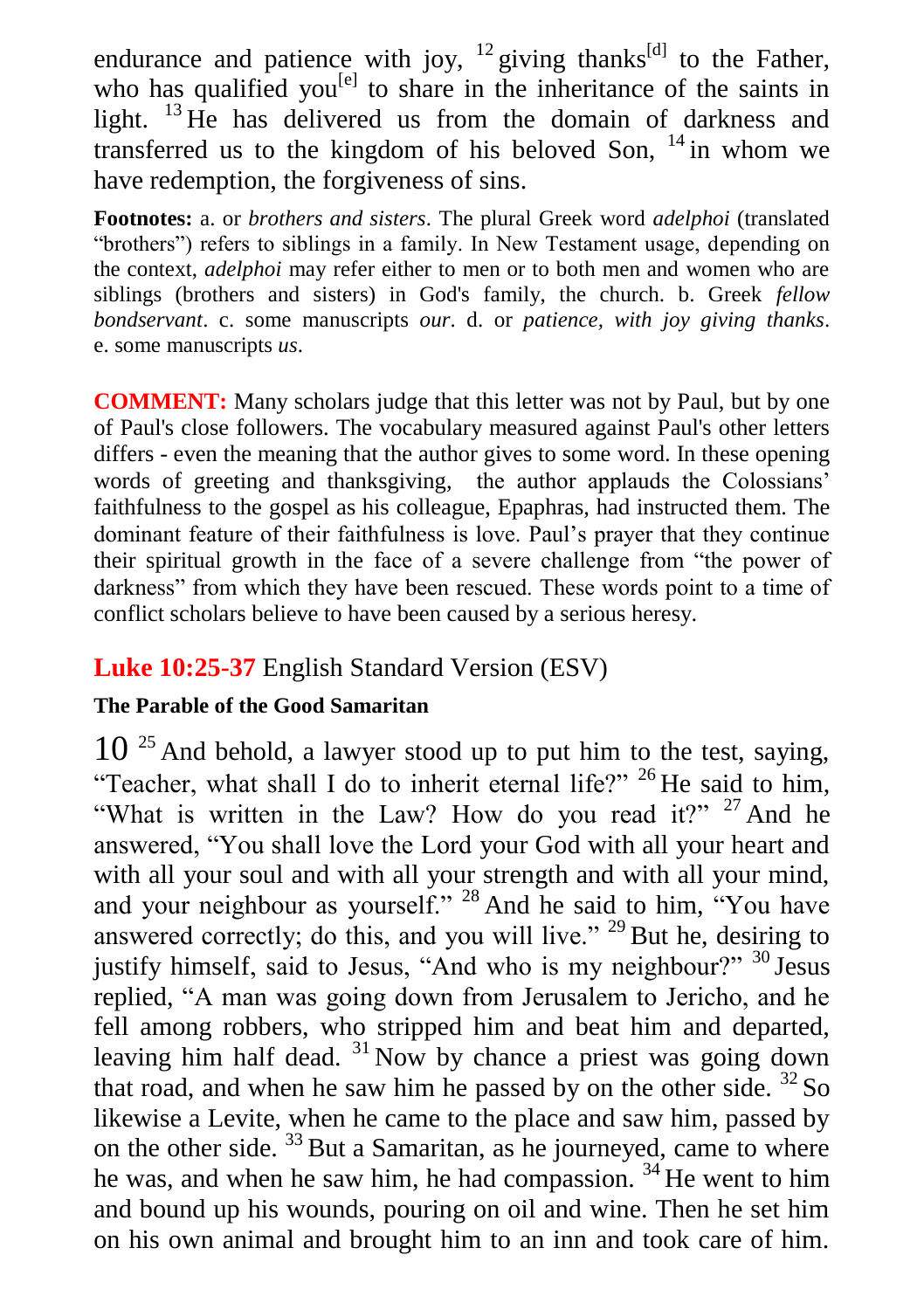$35$  And the next day he took out two denarii<sup>[a]</sup> and gave them to the innkeeper, saying, 'Take care of him, and whatever more you spend, I will repay you when I come back.<sup>36</sup> Which of these three, do you think, proved to be a neighbour to the man who fell among the robbers?" <sup>37</sup> He said, "The one who showed him mercy." And Jesus said to him, "You go, and do likewise."

**Footnote:** a. a *denarius* was a day's wage for a labourer.

**COMMENT:** The parable of neighbourliness, the Good Samaritan, came at a teaching moment when Jesus summarised the Torah in two linked quotations from Deuteronomy 6:5 and Leviticus 19:18. We have no way of knowing what motivated the man to ask Jesus the crucial question "wanting to justify himself," as Luke tells us (vs. 29). One might well suspect, however, that Luke had had some hurtful experience with a crafty lawyer at some time in the past, hence using this word, and not such as 'scribe'. He used the term "lawyer" six times in his gospel, almost always in a derogatory sense. It occurs twice in Titus, only once in Matthew and nowhere else in the New Testament. Furthermore, Luke did not use it in passages drawn from Mark or Matthew (he probably had both of those Gospel before him, when penning his own). For one steeped in the Jewish law as this man apparently was, no story could have struck a more devastating blow to his pride as a rigidly orthodox Jew. The parable was told to illustrate the point it so manifestly makes. Much loved and as important as it is in understanding Jesus' inclusive attitude and his ethical mandate for all human relationships, it also exhibits some lively rhetoric and considerable unreality. No knowledgeable priest or Levite, fully aware the dangers, would likely have travelled the road alone. Jesus himself appears to have walked this route in the company of his disciples on his way up from Jericho to Bethany and Jerusalem. There would have been room on the trail, but scarcely more, for a man to lead a donkey. If the Samaritan was on his way home, he was taking a very indirect route. His journey would more likely have taken him straight north from Jerusalem via Bethel, Shiloh and Sycar. He would have gone this way only if he had business in Jericho or east across the Jordan. Again one wonders if the rescuer, his route and his ministry to the wounded victim were so identified to emphasise Jesus' point about neighbourliness. No Jew would have allowed a Samaritan to assist or comfort him in this way unless he was in extremely helpless circumstances. According to Jewish tradition, the enmity of Jews and Samaritans dated from the 8th century BC. The Assyrian Shalmaneser and his invading army had taken the leading citizens of Israel into exile in 721 BC never to return. Subsequently the remaining Israelites of the Northern Kingdom had intermarried with immigrants transported from their homelands. The Samaritans rejected this view as a vile Jewish canard. They identified Eli, the priest of the sanctuary of Shiloh who mentored Samuel, as the person who had establishing a sanctuary at Shiloh to rival the one established by Moses on Mount Gerazim.